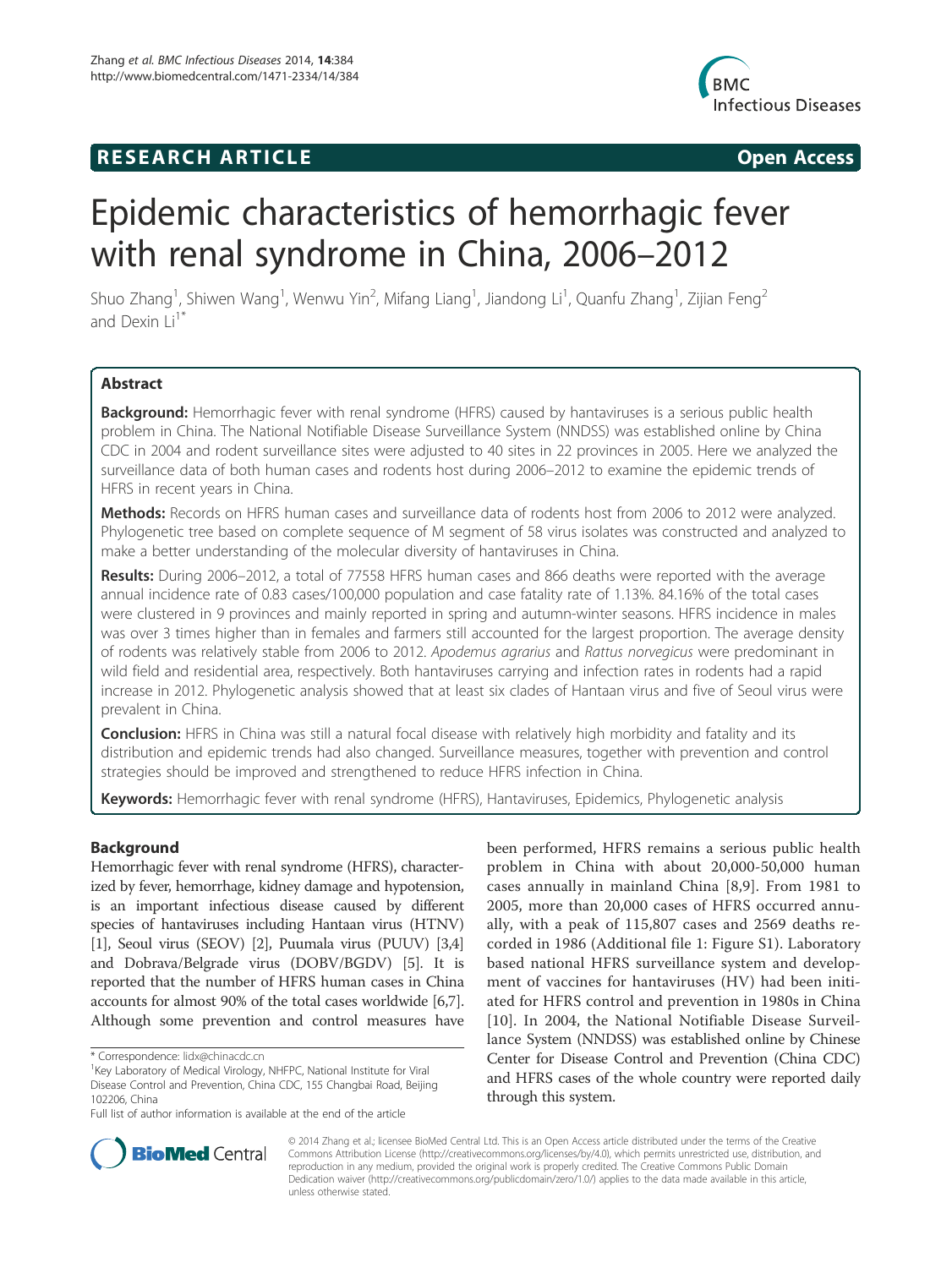As HFRS is a rodent-borne disease, rodent surveillance sites were designed to be partially adjusted periodically according to the epidemic situation of hantavirus infection. A total of 48 counties were selected in 30 provinces at beginning in 1984, adjusted to 41 sites in 30 provinces in 1995, and then adjusted to 40 sites in 22 provinces in 2005 [11] (Additional file 2: Figure S2). The major epidemic areas were covered over the whole period of surveillance and epidemiology and geographic distribution of hantavirus infections in rodents host were collected each year.

Here we analyzed the surveillance data of both human cases and rodents host during 2006–2012 to examine the epidemic trends of HFRS in recent years in China. Furthermore, several hantaviruses have been isolated from various rodent species and patients throughout China during these seven years. Preliminary serological characterization of these isolates indicated that HFRS in China was mainly caused by HTNV, SEOV and PUUV. We genetically characterized Chinese strains, along with representative isolates from other countries to obtain basic information on the variability of hantaviruses in China.

## Methods

#### Data source

Records on HFRS human cases from 2006 to 2012 were obtained from the NNDSS, an administrative database developed by China CDC. Since 2004, surveillance information, which included number of cases and deaths, demographic characteristics, geographic and temporal distributions have been collected and updated daily. All provinces of the country contributed surveillance data through direct network report. Criteria for reporting cases was referred to the 'Diagnostic criteria for epidemic hemorrhagic fever' (GB15996—1995 and ws 278—2008) of China.

Surveillance data of rodents host were gained from 22 provinces which collected information including number of mousetraps placed, number of rodents captured, number of lung and blood specimen collected from selected counties, et al. Then laboratory tests were performed and results were reported to related department of China CDC.

## Epidemics of HFRS human cases

Numbers of HFRS cases were counted for each year during 2006–2012. Incidence rates were calculated per 100,000 population by using population estimates based on census of China. Fatality rates were presented as the ratio of dead cases and total cases for each year.

As for geographic and temporal distributions, HFRS cases were sorted by location (province) and time. The average incidence rate of each province was calculated and geographic distribution map of HFRS incidence was drawn using Mapinfo Professional 9.5 Software. Annual incidence from 2006 to 2012 was calculated and plotted to observe annual fluctuations of HFRS in China. Provinces with high incidence were selected and HFRS cases for each month were also analyzed to observe seasonal fluctuations.

Analysis of demographic characteristics was performed for HFRS cases by gender, age group, occupation and region of patients' residence. 14 age groups with 5-year interval were defined for this study while cases number and fatality rate were used as analysis indicators.

#### Surveillance of Rodents host

40 counties in 22 provinces were selected as rodent surveillance sites and over 200,000 mousetraps were placed each year in both spring and autumn-winter seasons. The density of rodents, which was expressed as the ratio of rodents captured and mousetraps placed, was calculated for each year from 2006 to 2012, by seasons, and by type of patients' residence. Composition of rodent species was classified by surveillance sites and by type of patients' residence. Geographic maps for species composition were performed using Mapinfo Professional 9.5 Software.

Serological and molecular detection were practiced in samples from rodents host. The lungs of rodents were sliced, then detected by indirect immunofluorescence assay (IFA) to determine HV carrying rates and viral RNA was extracted from lungs for RT-PCR analysis. Serum samples were used for IFA and enzyme-linked immunosorbent assay (ELISA) and HV infection rates were analyzed.

## Phylogenetic analysis

Complete genomic sequences of M segment from 58 hantavirus strains were downloaded from the National Center for Biotechnology Information (NCBI) website and phylogenetic tree was performed using Mega 5.02 software and analyzed with the Maximum Likehood (ML) method with complete deletion of gaps. Bootstrap testing (1000 replicates) was employed. Representative hantaviruses, including HTNV, SEOV, PUUV and DOBV isolates from China, South Korea, Russia, et al. [12-14] and Chinese strains isolated from 2006 to 2012 were included in the phylogenetic analysis.

## Data analysis

All data were analyzed by using standardized Excel spreadsheet software (Microsoft, Redmond, WA, USA) and GraphPad Prism Software (ver. 5.0; GraphPad Software, Inc., San Diego, CA, USA). Geographic maps were performed using Mapinfo Software (ver. Professional 9.5; Mapinfo, USA).

## Ethical consideration

According to the medical research regulation of National Health and Family Planning Commission, China, our work was reviewed and approved by the ethics committee of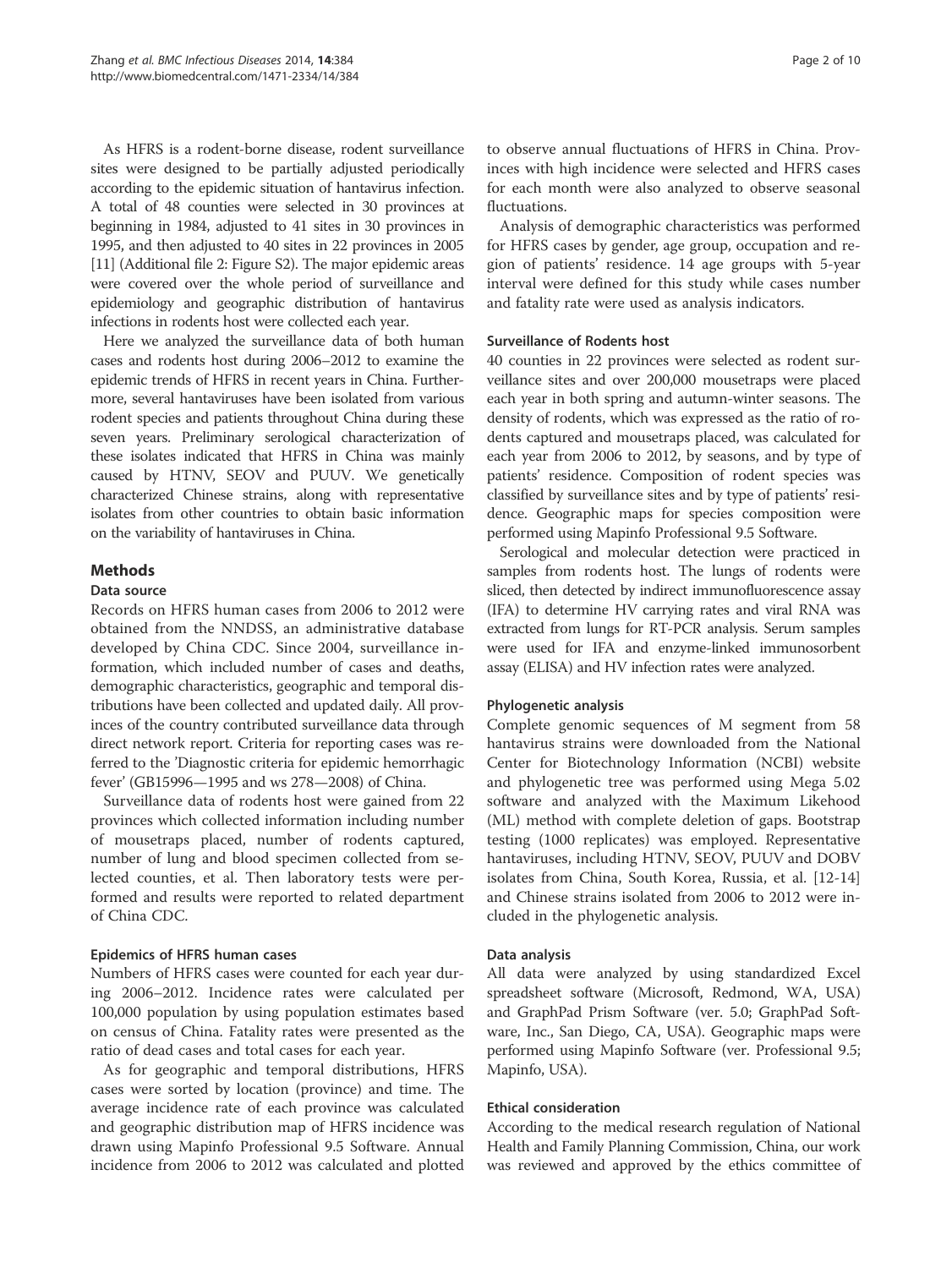China CDC, which uses international guidelines to ensure confidentiality, anonymity, and informed consent.

#### Results

#### Descriptive analysis of HFRS epidemics

From 2006 to 2012, HFRS cases were found in 30 out of 31 provinces of China (excluding Hong Kong, Macao and Taiwan). A total of 77,558 cases (15,098, 11,063, 9,039, 8,745, 9,526, 10,779 and 13,308 cases in 2006–2012, respectively) and 866 deaths were reported with the average annual incidence rate of 0.83 per 100,000, mortality rate of 0.01 per 100,000 and case fatality rate of 1.13% (Table 1).

#### Geographic distribution of HFRS human cases

HFRS human cases were reported in all provinces of China except Tibet during 2006–2012. The top 9 provinces with HFRS cases were Heilongjiang (15,269 cases), Shaanxi (13,482 cases), Shandong (8,123 cases), Liaoning

|  | Table 1 Epidemics of HFRS in China and five provinces with highest incidence, 2006-2012 |
|--|-----------------------------------------------------------------------------------------|
|--|-----------------------------------------------------------------------------------------|

| Years<br>2006                    | Cases<br>(deaths)<br>15,098 | Incidence<br>(1/100,000)<br>1.1547 | <b>Mortality</b><br>(1/100,000)<br>0.0132 | <b>Fatality</b><br>rate (%)<br>1.15 | Five provinces with<br>highest HFRS incidence |       | Percentage (%) |
|----------------------------------|-----------------------------|------------------------------------|-------------------------------------------|-------------------------------------|-----------------------------------------------|-------|----------------|
|                                  |                             |                                    |                                           |                                     | Heilongjiang                                  | 3,810 | 66.95          |
|                                  | (173)                       |                                    |                                           |                                     | Liaoning                                      | 1,961 |                |
|                                  |                             |                                    |                                           |                                     | Jilin                                         | 1,899 |                |
|                                  |                             |                                    |                                           |                                     | Shandong                                      | 1,411 |                |
|                                  |                             |                                    |                                           |                                     | Shaanxi                                       | 1,027 |                |
| 2007                             | 11,063                      | 0.8416                             | 0.0110                                    | 1.31                                | Heilongjiang                                  | 3,087 | 64.66          |
|                                  | (145)                       |                                    |                                           |                                     | Jilin                                         | 1,043 |                |
|                                  |                             |                                    |                                           |                                     | Shaanxi                                       | 1,035 |                |
|                                  |                             |                                    |                                           |                                     | Shandong                                      | 1,002 |                |
|                                  |                             |                                    |                                           |                                     | Liaoning                                      | 986   |                |
| 2008<br>9,039<br>0.6841<br>(103) |                             |                                    | 0.0078                                    | 1.14                                | Heilongjiang                                  | 1,892 | 67.21          |
|                                  |                             |                                    |                                           |                                     | Shaanxi                                       | 1,412 |                |
|                                  |                             |                                    |                                           |                                     | Shandong                                      | 1,154 |                |
|                                  |                             |                                    |                                           | Jilin                               | 880                                           |       |                |
|                                  |                             |                                    |                                           |                                     | Liaoning                                      | 737   |                |
| 2009                             | 8,745                       | 0.6585                             | 0.0078                                    | 1.19                                | Heilongjiang                                  | 1,701 | 64.69          |
|                                  | (104)                       |                                    |                                           |                                     | Shaanxi                                       | 1,404 |                |
|                                  |                             |                                    |                                           |                                     | Shandong                                      | 922   |                |
|                                  |                             |                                    |                                           |                                     | Jilin                                         | 910   |                |
|                                  |                             |                                    |                                           |                                     | Liaoning                                      | 720   |                |
| 2010                             | 9,526                       | 0.7137                             | 0.0088                                    | 1.24                                | Shaanxi                                       | 2,408 | 66.89          |
|                                  | (118)                       |                                    |                                           |                                     | Heilongjiang                                  | 1,466 |                |
|                                  |                             |                                    |                                           |                                     | Shandong                                      | 980   |                |
|                                  |                             |                                    |                                           |                                     | Jilin                                         | 765   |                |
|                                  |                             |                                    |                                           |                                     | Liaoning                                      | 753   |                |
| 2011                             | 10,779                      | 0.8039                             | 0.0089                                    | 1.10                                | Shaanxi                                       | 2,605 | 63.08          |
|                                  | (119)                       |                                    |                                           |                                     | Heilongjiang                                  | 1,576 |                |
|                                  |                             |                                    |                                           |                                     | Liaoning                                      | 981   |                |
|                                  |                             |                                    |                                           |                                     | Shandong                                      | 958   |                |
|                                  |                             |                                    |                                           |                                     | Jilin                                         | 679   |                |
| 2012                             | 13,308                      | 0.9877                             | 0.0077                                    | 0.78                                | Shaanxi                                       | 3,591 | 66.69          |
|                                  | (104)                       |                                    |                                           |                                     | Heilongjiang                                  | 1,717 |                |
|                                  |                             |                                    |                                           |                                     | Shandong                                      | 1,696 |                |
|                                  |                             |                                    |                                           |                                     | Liaoning                                      | 1,126 |                |
|                                  |                             |                                    |                                           |                                     | Jilin                                         | 745   |                |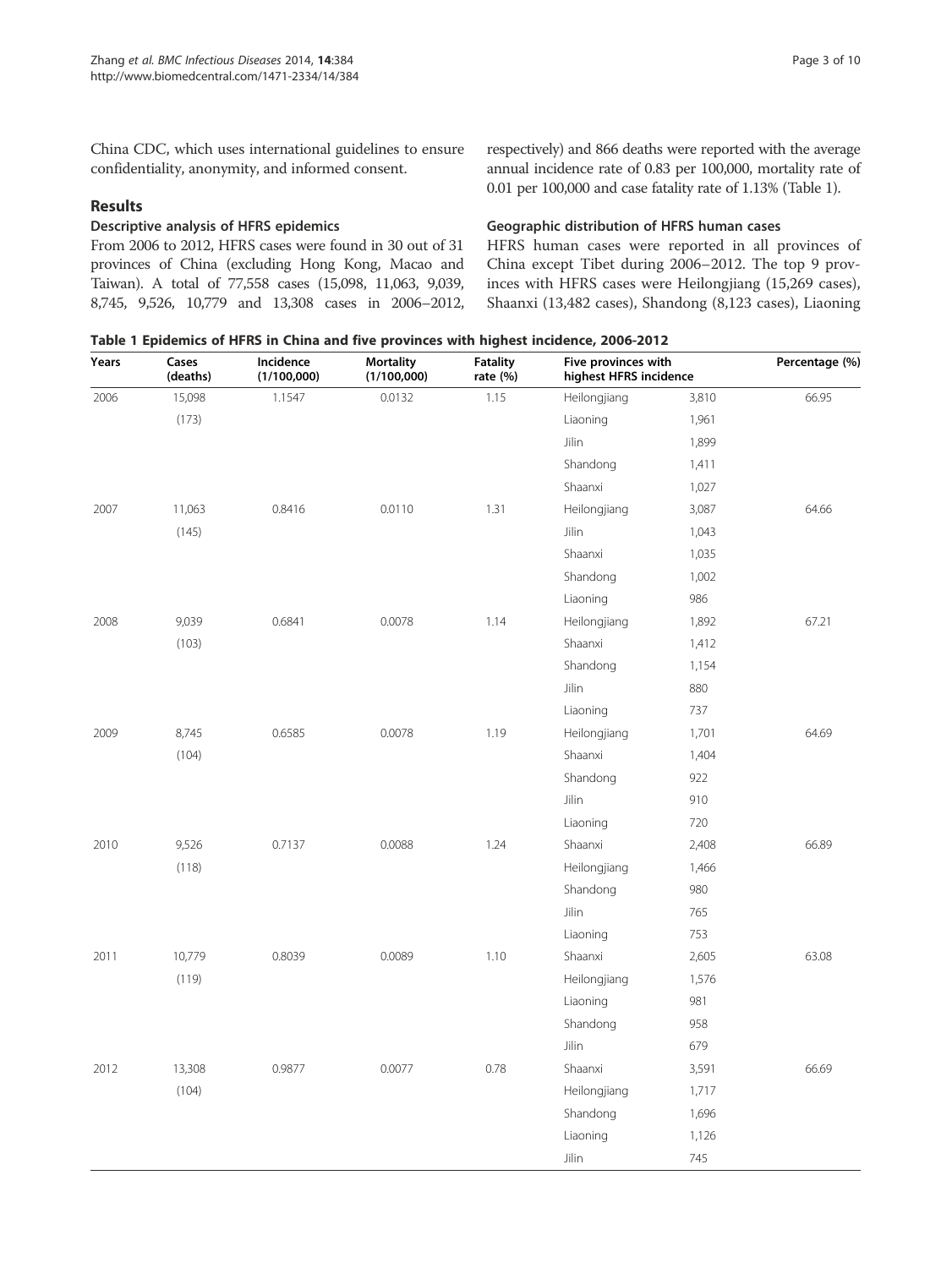(7,264 cases), Jilin (6,921 cases), Zhejiang (3,971 cases), Hunan (3,966 cases), Hebei (3,269 cases) and Jiangxi (3,008 cases), which accounted for 84.16% of the total number of cases. There were six provinces, of which the average annual incidence rates were greater than 1 per 100,000, that were Heilongjiang (5.70/100,000), Shaanxi (5.14/100,000), Jilin (3.62/100,000), Liaoning (2.41/100,000), Shandong (1.23/100,000) and Zhejiang (1.11/100,000) (Figure 1). HFRS incidence rate in the three provinces of Northeast area showed decreasing trend while in Shaanxi province, incidence was gradually increased during these seven years. From 2006 to 2009, Heilongjiang province ranked first as for HFRS incidence and since 2010, Shaanxi province had ranked first in turns of Heilongjiang (Table 1).

There were totally 25 provinces in China that had reported HFRS deaths from 2006 to 2012, with average annual fatality rate from 0.44%-8.80%, while Shanghai was an exception because it only had one HFRS case in 2012 but dead. The top 3 provinces with HFRS deaths were Heilongjiang (150 deaths), Shandong (122 deaths), Shaanxi (110 deaths) and provinces with highest fatality rate were Chongqing (8.80%), Yunnan (6.73%) and Gansu (5.24%).

#### Temporal distribution of HFRS human cases

The annual HFRS incidence in China varied from 2006 to 2012, with the highest incidence of 1.15 cases per 100,000 persons in 2006, and the lowest incidence of 0.66 cases per 100,000 persons in 2009. Morbidity had been annually decreasing from 2006 to 2009 but had been increasing since 2010 (Table 1). The temporal trends of HFRS incidence during these 7 years was similar that cases were reported every month, but mainly in spring and autumnwinter seasons during which nearly 65% of HFRS cases were reported (Figure 2A).

The top 5 provinces with high incidence (Heilongjiang, Shaanxi, Shandong, Liaoning and Jilin) were selected and HFRS cases for each month were analyzed to observe seasonal fluctuations (Figure 2B-F). As for Heilongjiang, Shaanxi and Shandong provinces, the incidence peak in autumn-winter was higher than in spring season, while Jilin province showed apparent bimodal curves. The autumnwinter peak of 2012 appeared obvious upward trend in Shaanxi, Shandong and Liaoning three provinces, and the spring peak of 2006 was much higher than autumn-winter peak in provinces of Liaoning and Jilin.

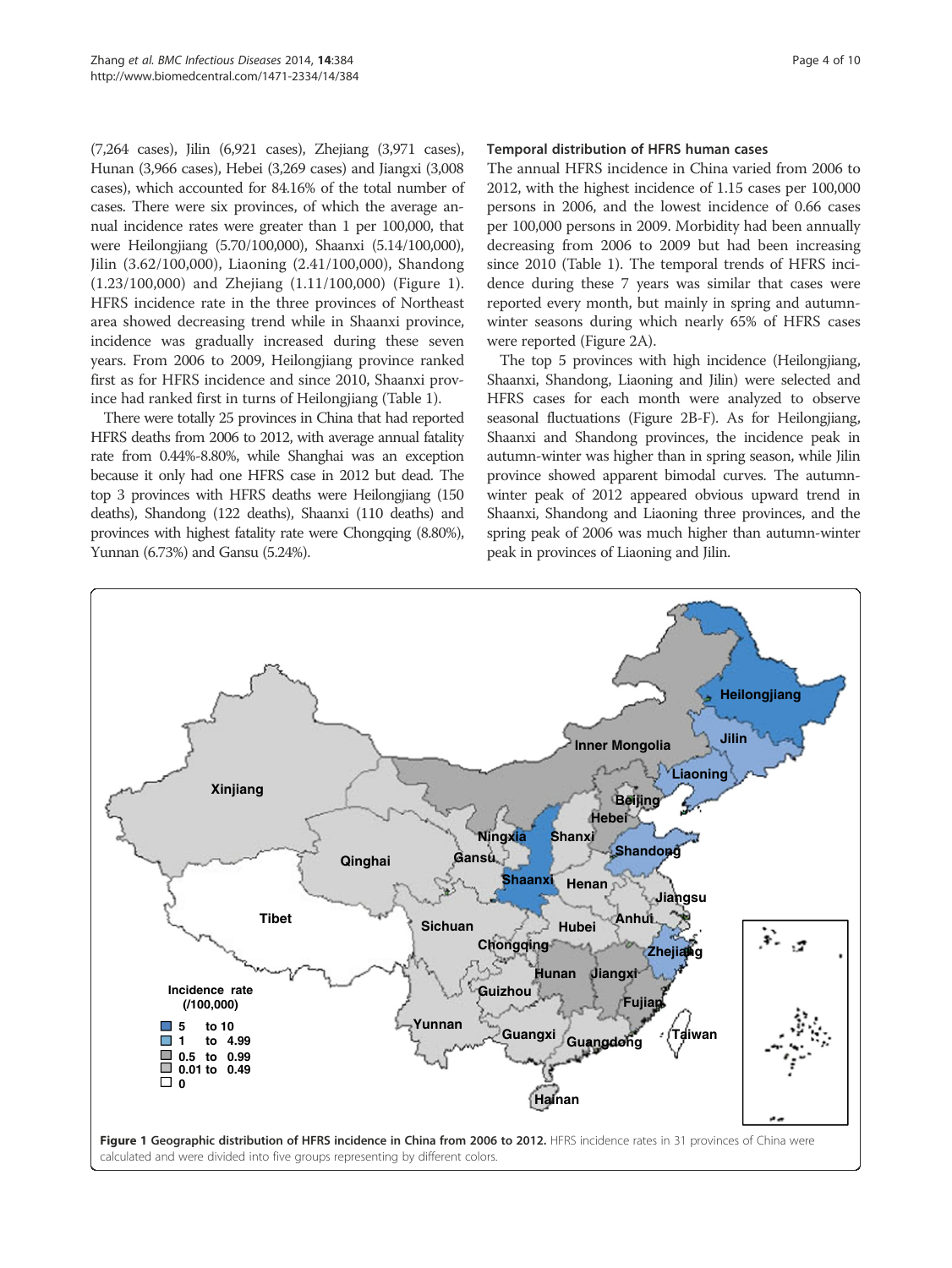

#### Demographic characteristics of HFRS human cases

Demographic characteristic analysis was stratified by gender, age group, and occupation. Most (75.81%) HFRS cases were for men and the incidence in males were about 3 times higher than in females. Average annual HFRS cases were calculated by gender and 14 age groups, over 90 percent of reported cases were clustered in age groups of 15–65 years while fatality rates increased steadily by

advancing age group. Farmers still accounted for the largest proportion (67.80%) of HFRS patients (Figure 3).

## Surveillance of Rodents host

The average density of rodents was relatively stable from 2006 to 2012. Surveillance spots in Heilongjiang, Liaoning, Henan, Inner Mongolia and Jilin were with high density while in some sites of Heilongjiang

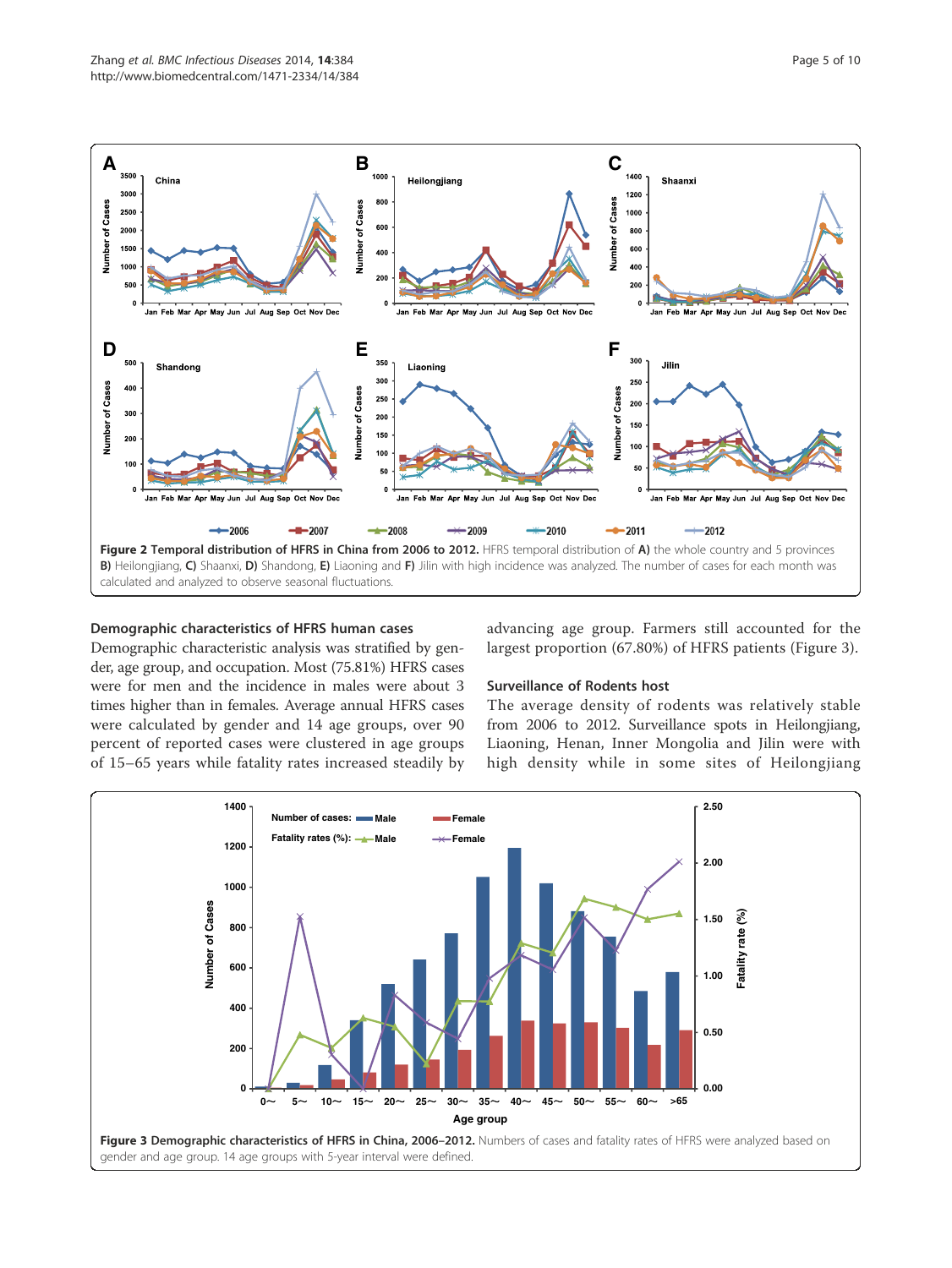province, the rodents densities were over 30%. Densities in wild field area were higher than those in residential area, especially in autumn-winter season (Figure 4A-B).

Serological and molecular detection were practiced in samples from rodents, showing that the HV carrying rate and infection rate in spring were almost similar to

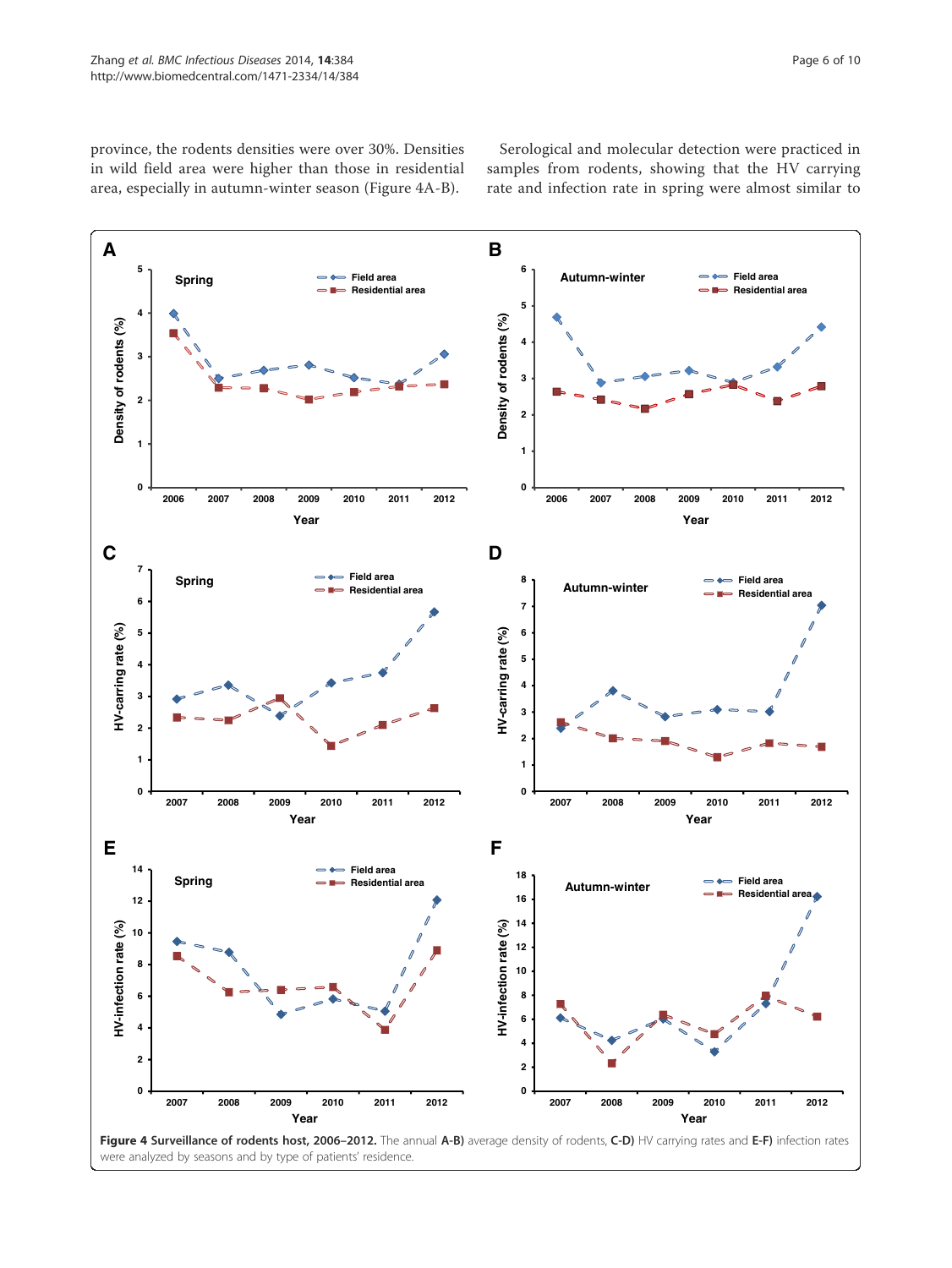those in autumn-winter season and rapidly increased in 2012 (Figure 4C-D). HV carrying rate in field area was relatively higher than in residential area and infection rate (Figure 4E-F) was much higher in the three provinces of Northeast China.

Analysis of prevailing species indicated that 40 selected surveillance sites contained multiple rodents species. The distribution of dominant species in spring and autumnwinter was similar while in wild field and residential area varied somewhat. Apodemus agrarius were dominant in wild field area, followed by Rattus norvegicus, while in some surveillance sites there were some other dominant species distributions, such as Hamsters, Mus musculus, Flavipectus, E.miletus and so on (Figure 5B). In residential area, of which the rodents species were less complex, Rattus norvegicus was absolutely the dominant rodent, Mus musculus also accounted for a certain proportion, other prevailing species including Hamsters, Flavipectus, et al. (Figure 5A).

## Phylogenetic analysis

To examine the etiology of viruses causing HFRS in China more closely, we examined the genetic characteristics of 58 hantavirus isolates collected from humans or rodents in various geographic locals. As is shown in Figure 6, the branches of the phylogenetic tree for complete M segment formed eight HTN clades (designated subtypes I to VIII) and five SEO clades (designated subtypes I to V). Of the HTN viruses, Chinese strains isolated from 2006 to 2012 belonged to six clades except for subtype III and IV. The genetic diversity of the SEO viruses was lower than that of the HTN viruses. Although there were five subtypes in phylogenetic tree, subtype I to IV appeared to be closely related

to one another. And all subtypes consisted of Chinese isolates. Subtype V consisted of Strains Gou3, ZJ5 and Yongjia Rn14, and it seemed distinct from the other SEO viruses in phylogenetic tree.

## **Discussion**

Our study analyzed the surveillance data of both HFRS human cases and rodents host from 2006–2012 to determine the epidemic trends of HFRS in recent years. Since the year 2004, incidence of HFRS in China has steadily declined year after year till 2009, of which the reported HFRS cases dropped to the lowest level of the past two decades. It is noteworthy that since 2010, HFRS cases have been increasing but still clustered in the Northeast and East China. The reasons for this trend-change are not clear and it may just natural fluctuations in the epidemic process of HFRS. But it still needs to define factors contributed to this, which may affect HFRS incidence and make the control measures more effective.

From 1961–2005, over 20,000 HFRS cases were reported per year while the numbers of cases reported during 2006– 2012 were below those reported for previous years. This probably due to the National Expanded Programme on Immunization (EPI) with hantavirus vaccine which have been implemented in selected key endemic sites since the year 2008. Seven provinces that with high incidence rates, including Liaoning, Heilongjiang, Jilin, Shandong, Hebei, Shaanxi and Zhejiang, were firstly chosen as trial areas [15]. And then five other provinces (Jiangxi, Jiangsu, Inner Mongolia, Sichuan and Hubei) had joined in EPI of HV vaccine till June 2010. Besides, public education, rodent control measures and social changing may also contribute to the case.

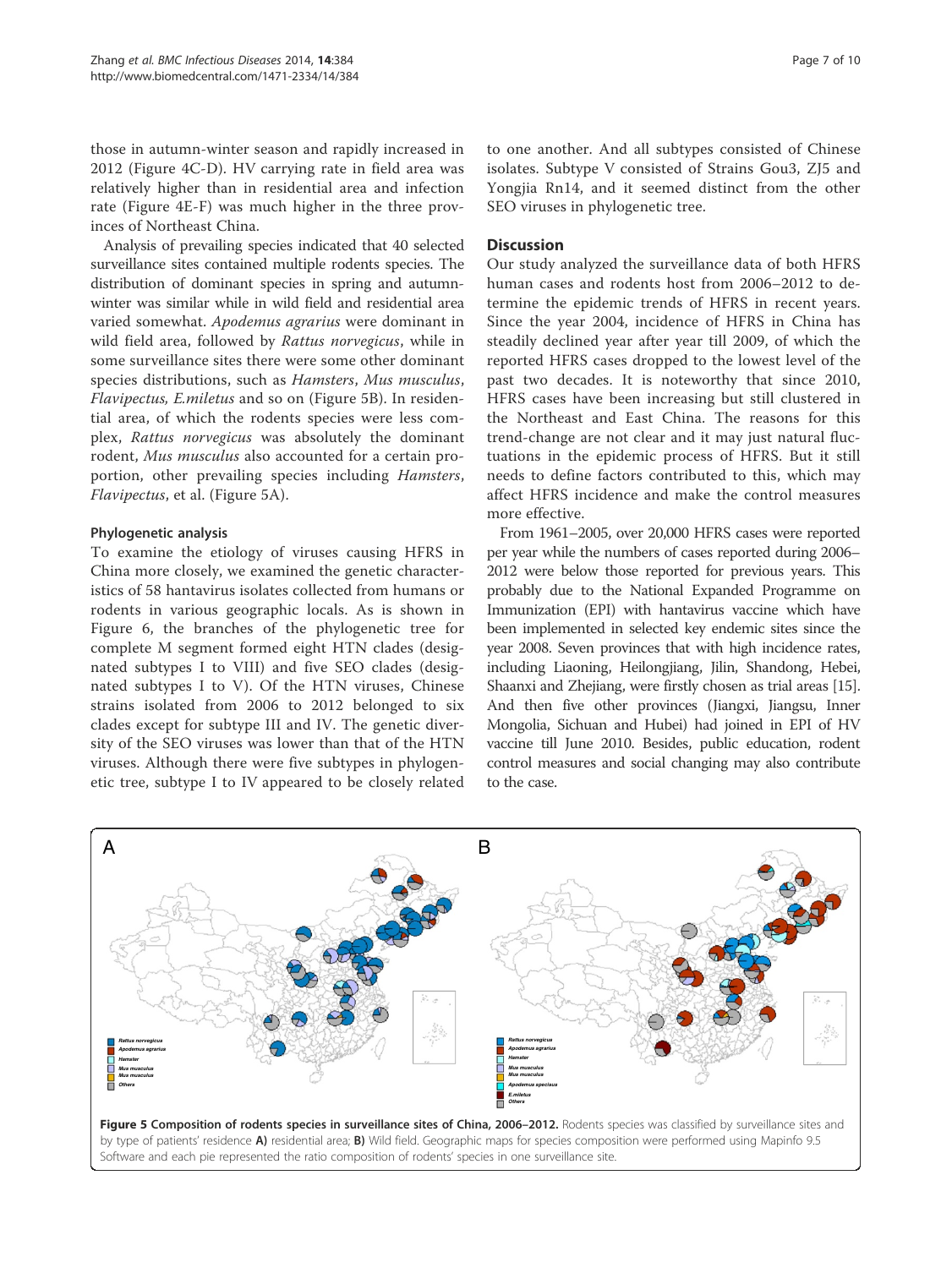Figure 6 (See legend on next page.)

 $0.1$ 

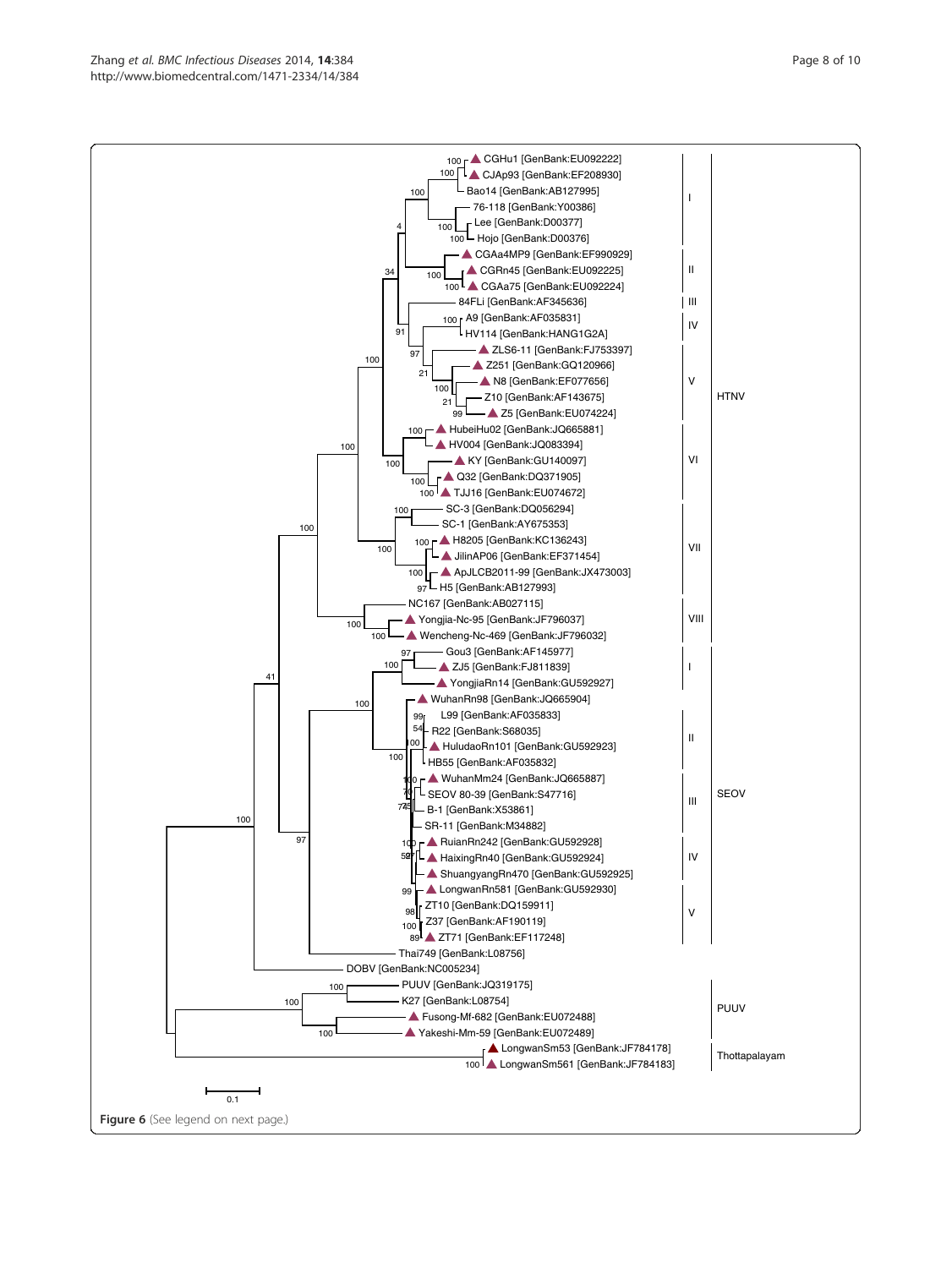#### (See figure on previous page.)

Figure 6 Phylogenetic trees of hantaviruses based on complete M segment sequences. The tree was constructed by using the Maximum Likehood (ML) method. Numbers above branches are percentage bootstrap support values for 1000 replicates. Sequences are identified by their strain names, followed by GenBank accession numbers. The scale bars indicate 0.1 substitutions per site and sequences obtained from China during 2006–2012 are labeled with triangle.

Compared with previous years, there were little changes in the number of provinces that with high HFRS incidence, but the ranking had varied a lot. From 2006 to 2009, Heilongjiang province ranked first as for incidence rate and since 2010, Shaanxi province had ranked first in turns of Heilongjiang. HFRS incidence showed an obviously decreasing trend in most provinces of China, such as Heilongjiang, Liaoning, Jilin, Hebei and other places, contributing to wide range of vaccination and rodent control [16]. However, in province Shaanxi, Shandong and Jiangxi, HFRS epidemic presented a rebounded trend. This may due to changes of natural or human factors such as changes of rodents habitat caused by abnormal climate, variation of rodents density and HV carrying rate induced by host migration, susceptible population changes infected by non-immune people coming into epidemic areas, et al. [17].

HFRS epidemic during 2006 to 2012 had little changes in demographic characteristics (age, gender and occupation), but the proportion of human cases in age groups of 15 to 60 years had gradually declined from 87.8% in 2006 to 78.8% in 2012, while proportion of incidence in age groups of <15 and >60 years had steadily increased. The target population of EPI project is 15 to 60 years old people in key areas of selected provinces [15,18], although covered the main population with high HFRS incidence, it ignored the protection of persons in other age groups, especially > 60 years. Reported HFRS patients in 60–70 age group, of which people with declined immunity, accounted for 9.8% of the total cases in 2006, and had risen to 13.0% in 2012. The proportion of deaths number in this age group is increased from 10% in 2006 to 20% in 2011, but declined to 14.4% in 2012. Thus it is important to consider vaccine immunization to people aged from 60 to 70, to reduce HFRS incidence and deaths in this population.

HFRS in China were mainly caused by two types of hantaviruses, that were HTNV transmitted by Apodemus agrarius and SEOV transmitted by Rattus norvegicus. However, because of the limitations of data sources, either records obtained from NNDSS or gained from rodents surveillance sites were insufficient to distinguish the number of HFRS human cases reported or rodents host were caused by Hantaan virus or by Seoul virus. The incidence curve of Apodemus-type HFRS had two

peaks (June to July and November to October) while the peak in autumn-winter was much higher than in spring season. The epidemic peak of Rattus-type HFRS was mainly in spring (March to May) [11]. Temporal trend of HFRS from 2006 to 2012 was similar that cases were mainly reported in spring and autumnwinter, but incidence peak of the latter season was higher than that of the former, indicating that HFRS infection in China was mainly caused by Apodemus. Analysis on seasonal epidemic in key provinces showed that in recent years the spring incidence peak of different types of epidemic areas presented a downward trend while autumn-winter peak gradually increased, also suggesting that the proportion of Apodemus-type infection in China had been increasing. The density of rodents and HV-carrying rates were important factors affecting HFRS incidence. Surveillance data in selected sites showed that from 2006 to 2012, both rodents density and HV-carrying rates had not changed a lot, indicating that the statuses of HFRS rodents host were relatively stable. However, in some surveillance sites of Heilongjiang, Liaoning and Jilin province, the two factors mentioned above were much higher and in 2012, the HV carrying rates and infection rates had a rapid increase.

To make a better understanding of the molecular diversity of hantaviruses isolated from 2006 to 2012 in China and of their evolutionary relationship with hantaviruses isolated previously or from other HFRS epidemic countries, complete M sequences of 58 isolates obtained from either patients or rodents were selected and analyzed. Phylogenetic tree revealed that at least six clades of HTNV and five of SEOV were prevalent in China during 2006–2012, showing a high degree of genetic diversity. HTN and SEO viruses are found in both humans and rodents in China [19,20] while the genetic variability among HTNV was higher than that among SEOV.

#### Conclusion

HFRS were still a natural focal disease with relatively high morbidity and fatality in China. Distribution and epidemic trend of the disease had also changed. Surveillance measures, together with prevention and control strategies should be improved and strengthened to reduce HFRS infection in China.